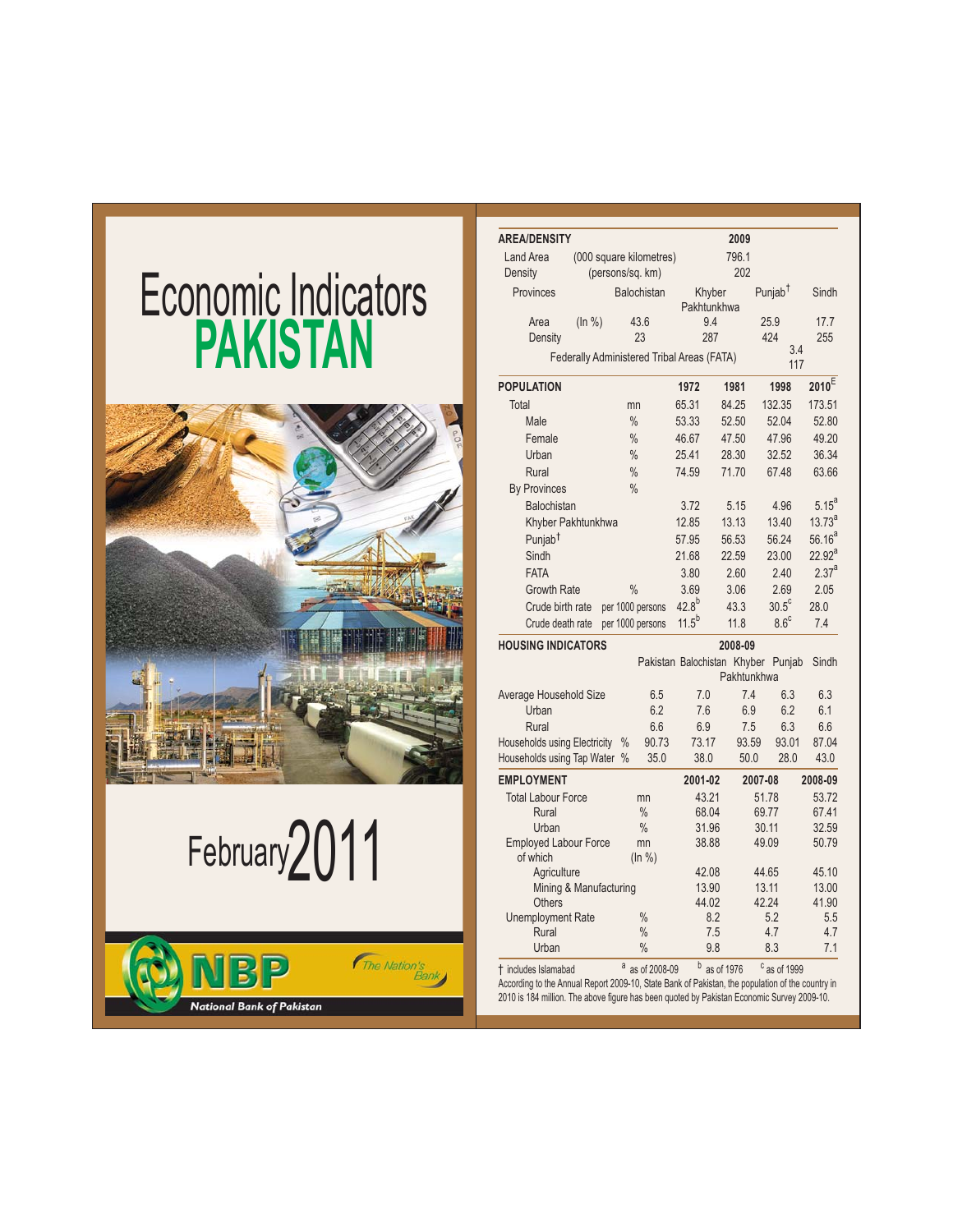| <b>LITERACY</b><br>(ln % )<br>(10 years & above) | Pakistan      | 2008-09<br><b>Balochistan</b>           | Khyber<br>Punjab | Sindh           |
|--------------------------------------------------|---------------|-----------------------------------------|------------------|-----------------|
|                                                  |               |                                         | Pakhtunkhwa      |                 |
| Total                                            | 57.0          | 45.0                                    | 50.0<br>59.0     | 59.0            |
| Urban                                            | 74.0          | 64.0                                    | 62.0<br>76.0     | 73.0            |
| Rural                                            | 48.0          | 38.0                                    | 47.0<br>51.0     | 43.0            |
| Male                                             | 69.0          | 62.0                                    | 69.0<br>69.0     | 71.0            |
| Female                                           | 45.0          | 23.0                                    | 31.0<br>50.0     | 45.0            |
| <b>NATIONAL ACCOUNTS</b>                         |               | 2001-02                                 | 2007-08          | 2009-10         |
| <b>GNP</b>                                       |               |                                         |                  |                 |
| Size <sup>†</sup>                                | Rs.bn         | 4476                                    | 10452            | 15239           |
| Growth Rate*                                     | $\frac{0}{0}$ | 5.1                                     | 3.7              | 5.5             |
| <b>GDP</b>                                       |               |                                         |                  |                 |
| Size <sup>+</sup>                                | Rs.bn         | 4453                                    | 10243            | 14668           |
| Growth Rate*                                     | $\frac{0}{0}$ | 3.1                                     | 3.7              | 4.1             |
| Per Capita Income                                |               |                                         |                  |                 |
| Current <sup><math>†</math></sup>                | <b>Rupees</b> | 31266                                   | 64930            | 91515           |
|                                                  | US\$          | 509                                     | 1038             | 1095            |
| Constant*                                        | <b>Rupees</b> | 26316                                   | 33973            | 35219           |
|                                                  |               |                                         |                  |                 |
| Sectoral Growth Rate*                            | $\frac{0}{0}$ |                                         |                  |                 |
| Agriculture                                      |               | 0.1                                     | 1.0              | 2.0             |
| Large-scale Manufacturing                        |               | 3.5                                     | 4.0              | 4.4             |
| Construction                                     |               | 1.6                                     | $-5.5$           | 15.3            |
| Transport, Storage & Communication               |               | 1.2                                     | 3.8              | 4.5             |
| Wholesale & Retail Trade                         |               | 2.8                                     | 5.3              | 5.1             |
| Finance & Insurance                              |               | 17.2                                    | 11.1             | $-3.6$          |
| Others                                           |               | 5.1                                     | 3.9              | 5.5             |
|                                                  |               |                                         |                  |                 |
| <b>GDP Composition</b>                           | $\frac{0}{0}$ |                                         |                  |                 |
| Agriculture                                      |               | 24.1                                    | 21.3             | 21.8            |
| Mining & Manufacturing                           |               | 18.3                                    | 21.8             | 19.6            |
| Construction                                     |               | 2.4                                     | 2.4              | 2.3             |
| Transport, Storage & Communication               |               | 11.4                                    | 10.2             | 13.7            |
| Wholesale & Retail Trade                         |               | 17.8                                    | 17.4             | 17.3            |
| Finance & Insurance                              |               | 3.5                                     | 6.3              | 4.8             |
| <b>Others</b>                                    |               | 22.5                                    | 20.6             | 22.6            |
| <b>INVESTMENT AND SAVINGS</b>                    |               | 2001-02                                 | 2007-08          | $2009 - 10^{p}$ |
| as % of GDP                                      |               |                                         |                  |                 |
| <b>Gross Investment</b>                          |               | 16.8                                    | 22.1             | 16.6            |
| <b>Gross Fixed Investment</b>                    |               | 15.5                                    | 20.5             | 15.0            |
| <b>Public Sector</b>                             |               | 4.2                                     | 5.4              | 4.3             |
| <b>Private Sector</b>                            |               | 11.3                                    | 15.0             | 10.7            |
| <b>National Savings</b>                          |               | 18.6                                    | 13.4             | 13.8            |
| Domestic Savings                                 |               | 18.1                                    | 11.4             | 9.9             |
| Inflow of Foreign Investment                     |               | \$m.<br>485                             | 5429             | 2789            |
| † At current market prices.                      |               | * At constant factor cost of 1999-2000. |                  |                 |

| <b>AGRICULTURE</b>                                                              |                | 2001-02      | 2007-08          | $2009 - 10^{p}$ |
|---------------------------------------------------------------------------------|----------------|--------------|------------------|-----------------|
| <b>Total Cropped Area</b>                                                       | Mn. Hectares   | 22.12        | 23.85            | 23.80           |
| Improved seed distribution                                                      | 000 tonnes     | 191.57       | 264.67           | 305.82          |
| Fertilizer offtake                                                              | 000 NTonnes    | 2929         | 3581             | 3426            |
| <b>Number of Tubewells</b>                                                      | <b>000 Nos</b> | 707.27       | 921.12           | 921.23          |
| <b>Production of Tractors</b>                                                   | <b>000 Nos</b> | 24.31        | 53.60            | 69.25           |
|                                                                                 |                |              |                  |                 |
| <b>AGRICULTURAL PRODUCTION</b>                                                  |                |              |                  |                 |
| <b>Major Crops</b>                                                              |                | 2001-02      | 2007-08          | 2009-10         |
| Wheat                                                                           | mn.tonnes      | 18.2         | 20.96            | 23.92           |
| <b>Rice</b>                                                                     | mn.tonnes      | 3.9          | 5.56             | 6.88            |
| Sugarcane                                                                       | mn.tonnes      | 48.0         | 63.92            | 49.37           |
| Cotton                                                                          | mn.bales       | 10.61        | 11.66            | 12.91           |
| <b>Food Crops</b>                                                               | mn.tonnes      | 24.84        | 31.37            | 35.52           |
| <b>Yield Per Hectare</b>                                                        |                |              |                  |                 |
| Wheat                                                                           | kgs            | 2262         | 2451             | 2627            |
| Rice                                                                            | kgs            | 1836         | 2212             | 2387            |
| Sugarcane                                                                       | tonnes         | 48.0         | 51.51            | 52.36           |
| Cotton                                                                          | kgs            | 579          | 649              | 707             |
| <b>Food Crops</b>                                                               | kgs            | 1872         | 2173             | 2362            |
| <b>Credit Disbursement</b>                                                      | Rs.bn          | 52.31        | 211.56           | 248.12          |
| <b>Commercial Banks</b>                                                         | $\frac{0}{0}$  | 34.55        | 65.56            | 65.85           |
| Zarai Taragiati Bank Ltd                                                        | $\frac{0}{0}$  | 55.65        | 31.64            | 31.84           |
| <b>Punjab Provincial</b>                                                        |                |              |                  |                 |
| <b>Cooperative Bank</b>                                                         | $\frac{0}{0}$  | 9.8          | 2.8              | 2.3             |
| <b>INDUSTRIAL/MINERAL PRODUCTION</b>                                            |                |              |                  |                 |
| <b>Major Items</b>                                                              |                | 2001-02      | 2007-08          | $2009 - 10^{p}$ |
| <b>Cotton Yarn</b>                                                              | mn.kgs         | 1809         | 2915             | 2787            |
| <b>Cotton Cloth</b>                                                             | mn.sq.mts      | 568          | 1016             | 1009            |
| Sugar                                                                           | 000 tonnes     | 3247         | 4733             | 3132            |
| <b>Vegetable Ghee</b>                                                           | 000 tonnes     | 797          | 1137             | 1070            |
| Fertilizers                                                                     | 000 tonnes     | 5123         | 6117             | 6481            |
| Cement                                                                          | 000 tonnes     |              |                  |                 |
|                                                                                 |                | 8935         | 26751            | 31160           |
| Chemicals                                                                       | 000 tonnes     | 440          | 734              | 693             |
| Pig Iron                                                                        | 000 tonnes     | 1043         | 993              | 483             |
| <b>Natural Gas</b>                                                              | bn cubic feet  | 924          | 1454             | 1483            |
| Crude Oil                                                                       | mn. barrels    | 23           | 26               | 24 <sup>a</sup> |
| Coal                                                                            | 000 tonnes     | 3512         | 4066             | 3493            |
| Limestone                                                                       | 000 tonnes     | 10820        | 31789            | 37104           |
| <b>BALANCE OF PAYMENTS</b>                                                      | \$mn.          | 2001-02      | 2007-08          | 2009-10         |
| Trade Balance (fob)                                                             |                | $-294$       | $-14970$         | $-11423$        |
| Services (Net)                                                                  |                | $-2617$      | $-6457$          | $-1677$         |
| Income (Net)                                                                    |                | 1836         | $-3918$          | $-3269$         |
| <b>Current Transfers (Net)</b>                                                  |                | 5744         | 11476            | 12874           |
| <b>Workers Remittances</b><br><b>Current Account Balance</b>                    |                | 2390<br>2833 | 6449<br>$-13874$ | 8904<br>$-3495$ |
|                                                                                 |                |              |                  |                 |
| <b>RESERVES &amp; EXCHANGE RATE</b>                                             |                | 2001-02      | 2007-08          | 2009-10         |
| <b>Gold &amp; Forex Reserves</b>                                                | \$mn.          | 7065         | 13436            | 17921           |
| <b>SBP Liquid Reserves</b>                                                      | \$m.           | 4337         | 8745             | 13112           |
| in weeks of imports                                                             | Nos.           | 18.4         | 17.0             | 28.4            |
| Exchange Rate (Yearly Avg)<br>$\frac{a}{2008} - 09$<br><sup>p</sup> Provisional | Rs per \$      | 61.4258      | 62.5465          | 83.8017         |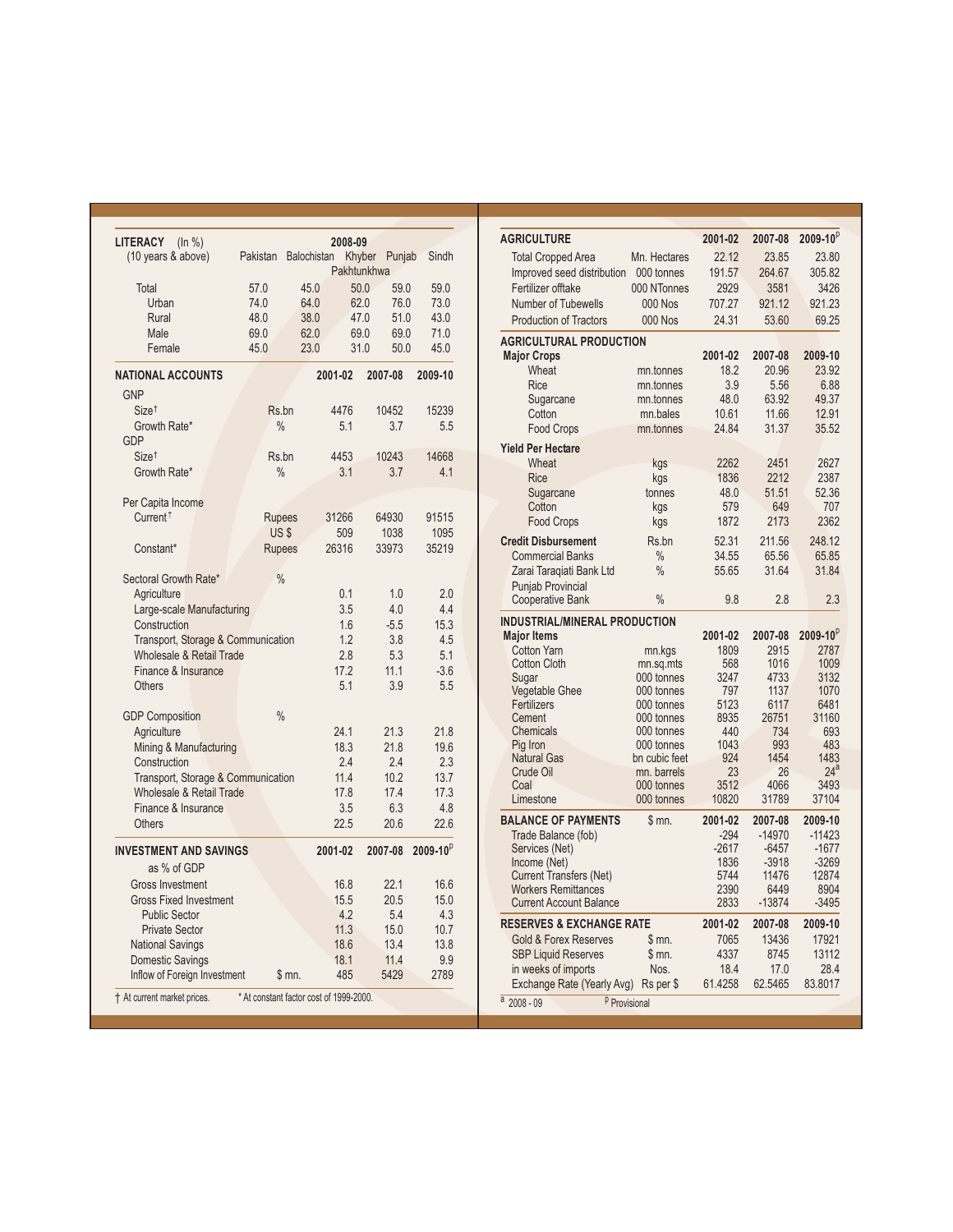| <b>FOREIGN TRADE</b>                               | (\$mn)  | 2001-02     | 2007-08      | 2009-10      |
|----------------------------------------------------|---------|-------------|--------------|--------------|
| <b>Total Exports</b>                               |         | 9135        | 19052        | 19383        |
| <b>Major Items</b>                                 |         | 7755        | 15990        | 15350        |
| Rice                                               |         | 448         | 1836         | 2176         |
| <b>Cotton Yarn</b>                                 |         | 930         | 1301         | 1417         |
| <b>Cotton Fabrics</b>                              |         | 1131        | 2011         | 1819         |
| Hosiery, Bedwear & Towels                          |         | 2032<br>875 | 4249<br>1592 | 4161<br>1283 |
| <b>Readymade Garments</b><br>Other Textile made-up |         | 351         | 537          | 540          |
| <b>Synthetic Textiles</b>                          |         | 410         | 410          | 447          |
| Leather & Manufactures Incl. footwear              |         | 679         | 1239         | 882          |
| Carpets & Rugs                                     |         | 250         | 217          | 137          |
| <b>Sports Goods</b>                                |         | 305         | 303          | 296          |
| Petroleum & Products                               |         | 191         | 1259         | 976          |
| <b>Chemicals &amp; Pharma Products</b>             |         | 153         | 619          | 738          |
| Cement                                             |         | <b>NA</b>   | 417          | 478          |
| <b>Total Imports</b>                               |         | 10340       | 39966        | 34710        |
| <b>Major Items</b>                                 |         | 6981        | 37149        | 30002        |
| Petroleum & Products                               |         | 2807        | 11463        | 10089        |
| Machinery & Transport                              |         | 2176        | 9643         | 7262         |
| <b>Power Generating Machinery</b>                  |         | 204         | 1178         | 1436         |
| Telecom                                            |         | <b>NA</b>   | 2246         | 759          |
| <b>Road Motor Vehicles</b>                         |         | 330         | 1352         | 1209         |
| <b>Electrical Machinery</b>                        |         | 128         | 767          | 671          |
| <b>Textile Machinery</b>                           |         | 407         | 438          | 298          |
| Iron & Steel / Scrap                               |         | 387         | 1970         | 1770         |
| <b>Plastic Materials</b>                           |         | 353         | 1302         | 1220         |
| Edible Oil                                         |         | 393         | 1720         | 1339         |
| Fertilizers                                        |         | 176         | 890          | 906          |
| Raw Cotton & Textile Items                         |         | 188         | 2334         | 1852         |
| <b>Insecticides &amp; Med Products</b>             |         | 314         | 640          | 878          |
| Paper & Paper Board                                |         | 137         | 346          | 272          |
| Wheat                                              |         | 50          | 860          | 41           |
| <b>ECONOMIC CLASSIFICATION (In %)</b>              |         |             |              |              |
| <b>Exports</b>                                     |         |             |              |              |
| <b>Primary commodities</b>                         |         | 11          | 14           | 18           |
| Semi-manufactures                                  |         | 14          | 11           | 11           |
| Manufactured goods<br><b>Imports</b>               |         | 75          | 75           | 71           |
| Consumer goods                                     |         | 11          | 10           | 13           |
| Raw material for                                   |         |             |              |              |
| Consumer goods                                     |         | 55          | 53           | 52           |
| Capital goods                                      |         | 6           | 8            | 7            |
| Capital goods                                      |         | 28          | 29           | 28           |
| TRADE BY TERRITORIES (In %)                        |         | Exports     |              | Imports      |
|                                                    | 2001-02 | 2009-10     | 2001-02      | 2009-10      |
| America                                            | 28.5    | 21.1        | 8.2          | 4.4          |
| Europe                                             | 29.0    | 26.9        | 20.2         | 17.4         |
| Asia/Middle East                                   | 36.4    | 42.7        | 65.3         | 73.6         |
| Africa                                             | 4.7     | 6.2         | 3.4          | 2.6          |
| Australia/New Zealand                              | 1.4     | 1.0         | 2.9          | 1.5          |
| NA: not available                                  |         |             |              |              |

| <b>WORKERS' REMITTANCES (\$ Mn)</b>                 | 2001-02                                    | 2007-08        | 2009-10       |
|-----------------------------------------------------|--------------------------------------------|----------------|---------------|
| <b>Gulf Region</b>                                  | 1070.2                                     | 3325.0         | 5194.3        |
| Saudi Arabia                                        | 376.3                                      | 1251.3         | 1917.7        |
| <b>UAE</b>                                          | 469.5                                      | 1090.3         | 2038.6        |
| Kuwait                                              | 89.7                                       | 384.6          | 445.1         |
| Sultanat-e-Oman                                     | 63.2                                       | 224.9          | 287.3         |
| Qatar                                               | 31.9                                       | 233.4          | 354.2         |
| <b>Bahrain</b>                                      | 39.6                                       | 140.5          | 151.4         |
| <b>Other than Gulf Region</b>                       | 1270.6                                     | 3123.8         | 3710.6        |
| <b>USA</b>                                          | 779.0                                      | 1762.0         | 1771.2        |
| <b>UK</b>                                           | 151.9                                      | 458.9          | 876.4         |
| Canada                                              | 20.5                                       | 100.6          | 115.1         |
| Germany                                             | 13.4                                       | 73.3           | 81.2          |
| Switzerland                                         | 16.2                                       | 22.7           | 21.9          |
| <b>Denmark</b>                                      | 4.2                                        | 19.5           | 12.8          |
| Norway                                              | 6.6                                        | 28.8           | 34.7          |
| Japan                                               | 6.0                                        | 4.8            | 5.7           |
| Australia                                           | 5.5                                        | 39.0           | 56.3          |
| <b>Other Countries</b>                              | 267.3                                      | 614.2          | 735.3         |
| <b>Encashment &amp; Profit of FEBCs &amp; FCBCs</b> | 48.3                                       | 2.4            | 1.0           |
| <b>Total</b>                                        | 2389.1                                     | 6451.2         | 8906.0        |
| <b>FOREIGN DIRECT INVESTMENT (\$ Mn)</b>            | 2001-02                                    | 2007-08        | 2009-10       |
| <b>Total Inflows</b>                                | 484.8                                      | 5410.2         | 2205.7        |
| By Major Economic Groups                            |                                            |                |               |
| Communications                                      | 12.7                                       | 1626.8         | 291.0         |
| <b>Financial Business</b>                           | 3.6                                        | 1865.0         | 163.0         |
| Power                                               | 36.4                                       | 62.1           | $-111.7$      |
| Oil & Gas Explorations                              | 268.2                                      | 635.0          | 750.6         |
| <b>Trade</b>                                        | 34.2                                       | 174.7          | 117.1         |
| <b>Chemicals &amp; Pharmaceuticals</b>              | 17.8                                       | 125.5          | 117.5         |
| Construction                                        | 12.8                                       | 89.0           | 101.6         |
| <b>Transport &amp; Transport Equipment</b>          |                                            |                |               |
| (Automobiles)                                       | 22.5                                       | 194.0          | 33.2          |
| <b>Textiles</b>                                     | 18.4                                       | 30.1           | 27.8          |
| <b>Others</b>                                       | 58.2                                       | 608.1          | 715.6         |
| <b>FOREIGN PRIVATE INVESTMENT (\$ Mn)</b>           | 2001-02                                    | 2007-08        | 2009-10       |
| <b>Net Inflows</b>                                  | 474.6                                      | 5429.1         | 2793.7        |
| <b>USA</b>                                          | 324.7                                      | 1748.3         | 961.1         |
| <b>UK</b>                                           | $-2.1$                                     | 335.2          | 298.3         |
| Germany                                             | 11.2                                       | 69.1           | 53.7          |
| Japan                                               | 6.6                                        | 141.1          | 38.2          |
| Netherlands                                         | $-5.9$                                     | 146.1          | 279.1         |
| Canada                                              | 6.2                                        | 13.7           | 1.2           |
| Norway                                              |                                            | 274.9          | 0.4           |
| HongKong                                            | 23.4                                       | 94.3           | 29.1          |
| Australia<br>Switzerland                            | 0.5<br>30.6                                | $-3.7$<br>71.5 | 62.3<br>187.4 |
| Japan                                               | 6.6                                        | 141.1          | 38.2          |
| Oman                                                |                                            | 141.7          | $(-)14.0$     |
| Malaysia                                            |                                            | 656.4          | 15.1          |
| Singapore                                           | ٠                                          | 44.4           | 124.1         |
| Saudi Arabia                                        | 1.4                                        | 44.7           | $-133.8$      |
| <b>UAE</b>                                          | 17.3                                       | 593.4          | 248.6         |
| <b>Other Countries</b>                              | 54.1                                       | 916.9          | 604.7         |
| FEBC: Foreign Exchange Bearer Certificates          | FCBC: Foreign Currency Bearer Certificates |                |               |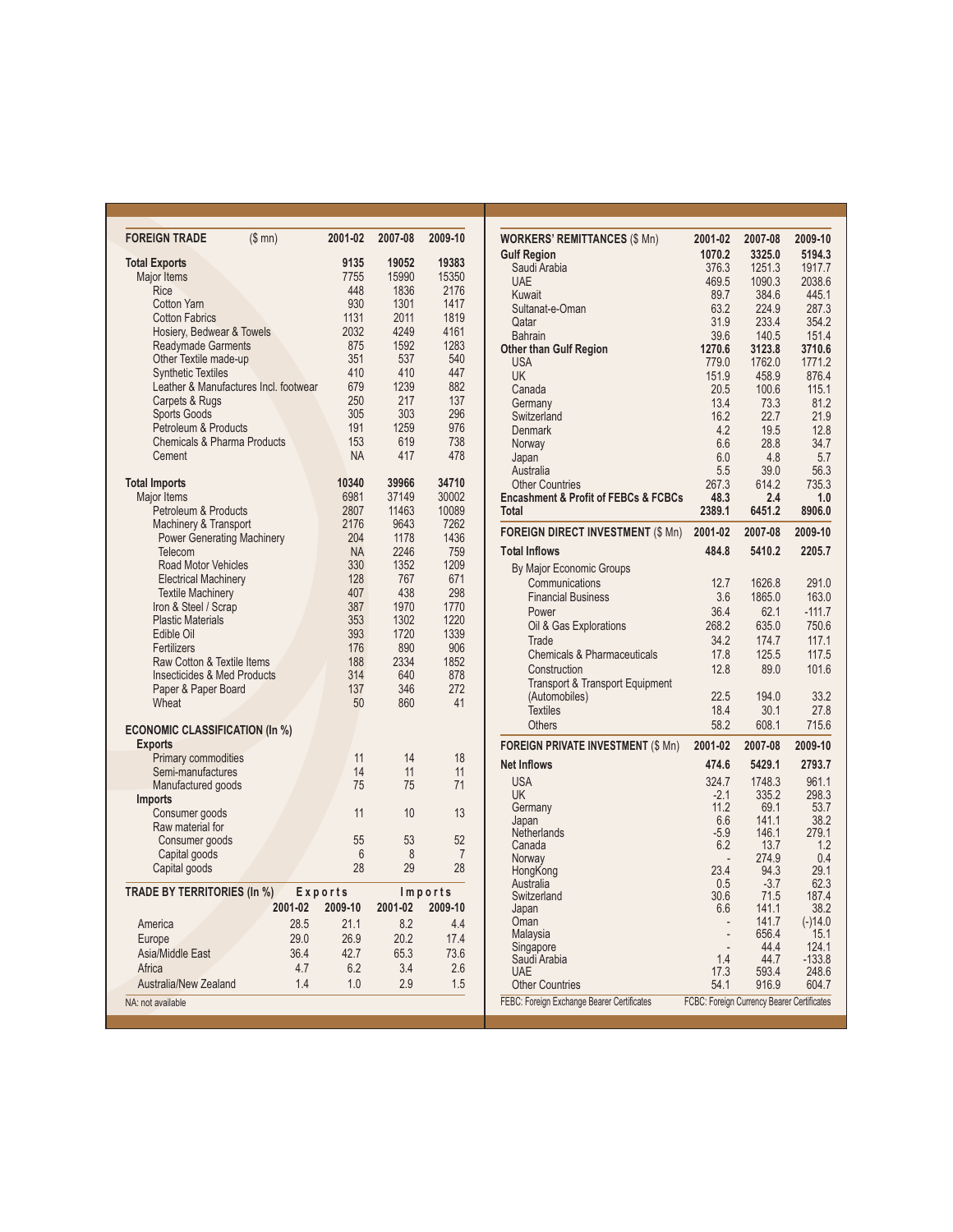| PROFILE OF TOTAL DEBT                        |                | 2001-02  | 2007-08        | 2009-10         |
|----------------------------------------------|----------------|----------|----------------|-----------------|
| <b>Total Debt &amp; Liabilities</b>          | Rs.bn          | 3783     | 6691           | 10196           |
| <b>Total External Debt &amp; Liabilities</b> | \$bn           | 36.50    | 46.2           | 55.6            |
| External Debt & Liabilities as % of          |                |          |                |                 |
| GDP                                          |                | 49.8     | 30.7           | 32.4            |
| <b>Export Earnings</b>                       |                | 399.7    | 242.5          | 286.9           |
| Foreign Exchange Earnings                    |                | 236.4    | 145.1          | 124.2           |
| <b>Total Domestic Debt</b>                   | Rs.bn          | 1717.9   | 3274.7         | 4652.7          |
| <b>Permanent Debt</b>                        |                | 368.0    | 608.4          | 794.3           |
| <b>Floating Debt</b>                         |                | 557.8    | 1637.4         | 2399.1          |
| <b>Unfunded Debt</b>                         |                | 792.1    | 1020.4         | 1456.2          |
| Domestic Debt as % of GDP                    |                | 39.0     | 32.0           | 31.7            |
| Per Capita External Debt                     | US\$           | 229.0    | 279.0          | 327.0           |
| <b>BANKING</b>                               |                | 2001-02  | 2007-08        | 2009-10         |
| <b>Scheduled Banks Total</b>                 | Nos.           | 37       | 35             | 36              |
| <b>Foreign Banks</b>                         | Nos.           | 16       | $6\phantom{1}$ | $\overline{7}$  |
| <b>Scheduled Banks' Branches</b>             | Nos.           | 6368     | 7795           | 8551            |
| Foreign Banks' Branches                      | Nos.           | 63       | 60             | 80              |
| <b>Scheduled Banks Deposits</b>              | Rs.bn          | 1421     | 3812           | 4693            |
| <b>Scheduled Banks Advances</b>              | Rs.bn          | 885      | 2816           | 3174            |
| <b>Scheduled Banks Assets</b>                | Rs.bn          | 2961     | 5790           | 7942            |
| <b>Online Branches</b>                       | Nos.           | 777      | 5282           | 6671            |
| <b>ATMs</b>                                  | Nos.           | 399      | 3121           | 4465            |
| <b>Credit Card Holders</b>                   | <b>000 Nos</b> | 736      | 1777           | 1613            |
| <b>RATE OF RETURN</b>                        | $\frac{0}{0}$  |          |                |                 |
| Weighted Avg Rate of Return on Advances      |                | 13.19    | 12.49          | 13.63           |
| Weighted Avg Rate of Return on Deposits      |                | 3.61     | 4.13           | 4.29            |
| SBP 3-day Repo Rate                          |                | 9.00     | 12.00          | 12.50           |
| 6-Month Treasury Bills                       |                | 6.28     | 11.47          | 12.30           |
| <b>ISLAMIC BANKING</b>                       |                | $Dec-03$ | June-08        | June-10         |
| <b>Full Fledged Islamic Banks</b>            | <b>Nos</b>     | 1        | 6              | $6\overline{6}$ |
| <b>Branches</b>                              | <b>Nos</b>     | 10       | 218            | 415             |
| Deposits                                     | Rs.bn          | 8        | 158            | 315             |
| Financing                                    | Rs.bn          | 10       | 128            | 168             |
| <b>MONETARY ASSETS (Rs.bn)</b>               |                | 2001-02  | 2007-08        | 2009-10         |
| <b>Currency in Circulation</b>               |                | 433.8    | 982.3          | 1295.4          |
| <b>Reserve Money</b>                         |                | 584.6    | 1480.1         | 1679.3          |
| Total Deposits (excl. RFCD)                  |                | 1280.6   | 3439.1         | 4475.2          |
| <b>Resident Foreign Currency Deposits</b>    |                | 157.5    | 263.4          | 345.4           |
| Broad Money (M2)                             |                | 1761.4   | 4689.1         | 5777.2          |
| <b>Monetary Expansion</b>                    | $\frac{0}{0}$  | 15.4     | 17.0           | 12.5            |

| <b>CAPITAL MARKET</b>                    |                   | 2001-02        | 2007-08        | 2009-10                      |
|------------------------------------------|-------------------|----------------|----------------|------------------------------|
| KSE - 100 Index                          | Nov 1991=1000     | 1770           | 12289          | 9722                         |
| Turnover of Shares (KSE)                 | <b>Bn.</b> Shares | 29.1           | 63.3           | 40.2                         |
| Average Turnover                         | Mn Shares per day | 120.4          | 257.0          | 161.3                        |
| <b>Market Capitalisation</b>             | Rs.bn             | 408            | 3778           | 2732                         |
| <b>Listed Companies</b>                  | Nos.              | 712            | 652            | 650                          |
| <b>Listed Capital</b>                    | Rs.bn             |                | 706            | 910                          |
| <b>New Listed Companies</b>              | Nos.              | 4              | $\overline{7}$ | 8                            |
| <b>New Debt Instruments Listed</b>       | Nos.              | $\overline{a}$ | $\overline{7}$ | $\overline{2}$               |
| <b>Amount of Debt Instruments</b>        | Rs.bn             | $\overline{a}$ | 22.3           | 5.0                          |
| <b>PRICE INDICES</b>                     |                   | 2001-02        | 2007-08        | 2009-10                      |
| (Year on Year %)                         |                   |                |                |                              |
| <b>Consumer Price Index</b>              |                   | 3.5            | 21.5           | 12.7                         |
| Wholesale Price Index                    |                   | 2.1            | 30.6           | 17.6                         |
| Sensitive Price Indicator                |                   | 3.4            | 26.3           | 16.5                         |
| <b>GDP</b> deflator                      |                   | 2.5            | 16.2           | 10.1                         |
|                                          |                   |                |                |                              |
| <b>COMMERCIAL ENERGY SUPPLIES</b>        |                   | 2001-02        |                | 2007-08 2009-10 <sup>a</sup> |
| Crude Oil<br><b>Local Extraction</b>     | mn.bls.           | 23.20          | 25.60          | 17.88                        |
| Imports                                  | mn.bls.           | 51.98          | 64.91          | 38.84                        |
| Coal                                     |                   |                |                |                              |
| Production                               | 000 tonnes        | 3328           | 4124           | 1704                         |
| Imports                                  | 000 tonnes        | 1081           | 5987           | 3600                         |
| <b>Natural Gas</b>                       |                   |                |                |                              |
| Production                               | bn.cu.ft.         | 923.8          | 1454.2         | 1109.4                       |
| <b>Electricity Generation</b>            | qwh               | 72405          | 95860          | 65582                        |
| Hydel                                    | $\frac{0}{0}$     | 26.6           | 30.0           | 35.9                         |
| Thermal                                  | $\frac{0}{0}$     | 70.8           | 66.6           | 60.0                         |
| <b>Nuclear</b>                           | $\frac{0}{0}$     | 3.2            | 3.2            | 3.8                          |
| Imported                                 | $\frac{0}{0}$     |                | 0.01           | 0.3                          |
| <b>EDUCATION</b>                         |                   | 2001-02        |                | 2007-08 2009-10 <sup>E</sup> |
| (Institutions/Enrolment by kind & level) |                   |                |                |                              |
| Primary & Middle Stage                   |                   |                |                |                              |
| Institutions                             | $000$ Nos.        | 175.9          | 198.2          | 197.9                        |
| Enrolment                                | 000 Nos.          | 18381          | 23787          | 24160                        |
| Secondary Stage*                         |                   |                |                |                              |
| Institutions                             | 000 Nos.          | 15.7           | 27.1           | 28.0                         |
| Enrolment                                | 000 Nos.          | 1657           | 2740           | 2974                         |
| Arts & Science Colleges                  |                   |                |                |                              |
| Institutions                             | Nos.              | 1784           | 3213           | 3399                         |
| Enrolment                                | 000 Nos.          | 582            | 960            | 1148                         |
| <b>Professional Colleges</b>             |                   |                |                |                              |
| Institutions                             | Nos.              | 376            | 1202           | 1275                         |
| Enrolment                                | 000 Nos.          | 300            | 384            | 459                          |
| <b>Universities</b>                      |                   |                |                |                              |
| Institutions                             | Nos.              | 74             | 124            | 132                          |
| Enrolment                                | 000 Nos.          | 276            | 741            | 948                          |
| F<br>$2$ .                               |                   |                |                |                              |

 $^a$  July - March  $^E$  estimated<br>\* Includes high schools and secondary vocational institutions.

RFCD: Resident Foreign Currency Deposits